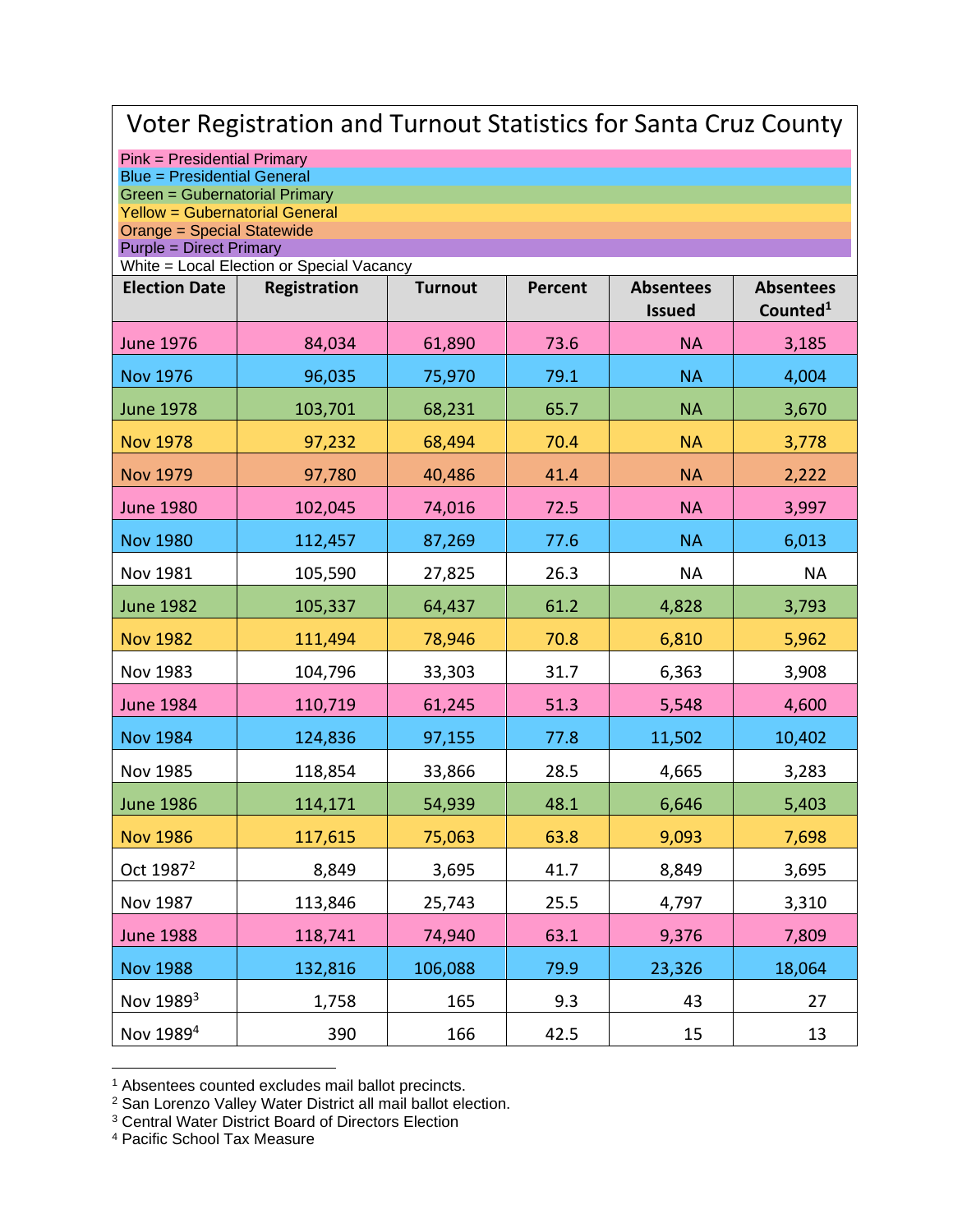| <b>Election Date</b>     | Registration | <b>Turnout</b> | <b>Percent</b> | <b>Absentees</b><br><b>Issued</b> | <b>Absentees</b><br>Counted <sup>5</sup> |
|--------------------------|--------------|----------------|----------------|-----------------------------------|------------------------------------------|
| <b>June 1990</b>         | 122,505      | 57,756         | 47.2           | 10,736                            | 8,627                                    |
| <b>Nov 1990</b>          | 129,150      | 82,392         | 63.8           | 21,382                            | 17,628                                   |
| <b>June 1992</b>         | 133,334      | 69,646         | 52.2           | 14,178                            | 12,013                                   |
| <b>Nov 1992</b>          | 148,281      | 116,527        | 78.6           | 29,640                            | 26,586                                   |
| April 1993 <sup>6</sup>  | 103,451      | 31,976         | 30.9           | 17,536                            | 11,771                                   |
| June 19937               | 103,271      | 33,886         | 32.8           | 19,703                            | 14,619                                   |
| Aug 1993 <sup>8</sup>    | 121,110      | 33,619         | 27.8           | 20,796                            | 15,733                                   |
| Nov 1993 <sup>9</sup>    | 140,007      | 66,056         | 47.2           | 30,997                            | 24,470                                   |
| June 1994                | 132,139      | 58,040         | 44.0           | 17,505                            | 15,422                                   |
| <b>Nov 1994</b>          | 140,960      | 93,644         | 66.4           | 36,146                            | 30,680                                   |
| Nov 199510               | 2,415        | 729            | 30.2           | 340                               | 238                                      |
| Dec 1995 <sup>11</sup>   | 33,089       | 10,513         | 31.8           | 6,100                             | 4,729                                    |
| <b>March 1996</b>        | 133,652      | 65,981         | 49.4           | 25,862                            | 20,441                                   |
| June 1996 <sup>12</sup>  | 2,348        | 783            | 33.3           | 475                               | 403                                      |
| <b>Nov 1996</b>          | 148,663      | 104,085        | 70.0           | 37,145                            | 28,281                                   |
| June 1997 <sup>13</sup>  | 74,468       | 17,498         | 23.5           | 10,297                            | 8,170                                    |
| Nov 1997 <sup>14</sup>   | 6,600        | 3,849          | 58.3           | All mail                          | All mail                                 |
| April 1998 <sup>15</sup> | 64,593       | 17,073         | 26.4           | 8,867                             | 6,973                                    |
| April 1998 <sup>16</sup> | 737          | 339            | 46.0           | 274                               | 235                                      |

<sup>5</sup> Absentees counted excludes mail ballot precincts.

<sup>&</sup>lt;sup>6</sup> 17<sup>th</sup> Congressional District Special Vacancy Election

<sup>&</sup>lt;sup>7</sup> 17<sup>th</sup> Congressional District Run-off Election

<sup>8 27</sup>th Assembly District Special Vacancy Election

<sup>&</sup>lt;sup>9</sup> Special Statewide Election consolidated with 27<sup>th</sup> AD run-off

<sup>&</sup>lt;sup>10</sup> Loma Prieta Elementary School District Gann Limit Measure & Aromas Fire Board

<sup>&</sup>lt;sup>11</sup> 15<sup>th</sup> Congressional District Special Vacancy Election

<sup>12</sup> Loma Prieta Elementary School District Gann Limit. Measure P

<sup>&</sup>lt;sup>13</sup> County Parks and Recreation (CSA 11) special tax, Measure A

<sup>&</sup>lt;sup>14</sup> Special District Election, Scotts Valley Drive, Measure D - All mail ballot election

<sup>15</sup> Santa Cruz High School & Elementary School District Bonds, Measures E & H

<sup>16</sup> Lakeside School District Bond, Measure B.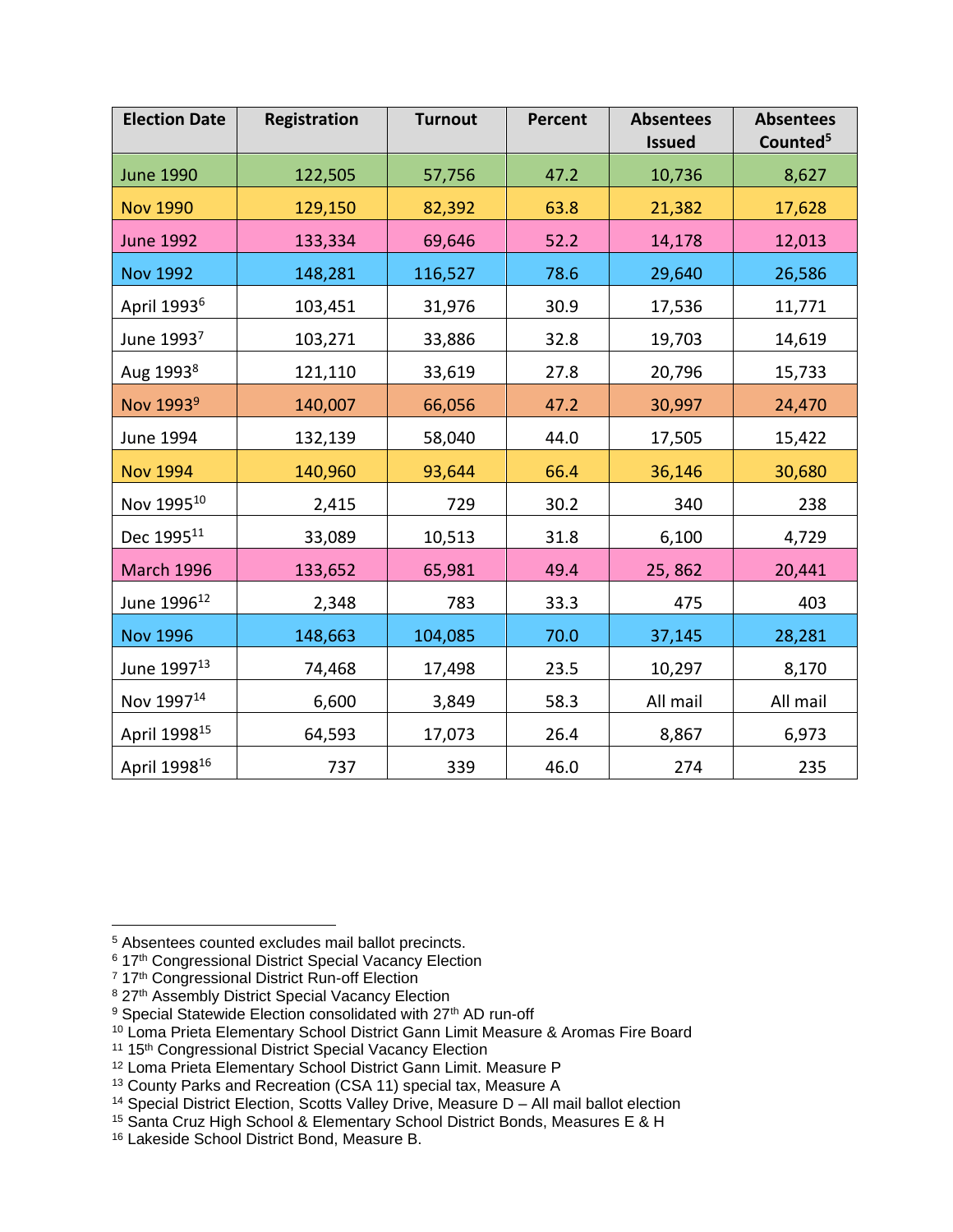| <b>Election Date</b>    | Registration | <b>Turnout</b> | <b>Percent</b> | <b>Absentees</b><br><b>Issued</b> | <b>Absentees</b><br>Counted <sup>17</sup> |
|-------------------------|--------------|----------------|----------------|-----------------------------------|-------------------------------------------|
| <b>June 1998</b>        | 130,197      | 66,826         | 51.3           | 26,359                            | 20,774                                    |
| <b>Nov 1998</b>         | 137,955      | 86,634         | 62.8           | 32,199                            | 25,502                                    |
| Mar 1999 <sup>18</sup>  | 37,232       | 8,862          | 23.9           | 3,923                             | 3,234                                     |
| June 1999 <sup>19</sup> | 6,509        | 3,989          | 61.3           | 2,342                             | 2,077                                     |
| Aug 1999 <sup>20</sup>  | 705          | 429            | 60.9           | 230                               | 215                                       |
| Nov 1999 <sup>21</sup>  | 4,959        | 1,627          | 32.8           | 1,167                             | 888                                       |
| Nov 1999 <sup>22</sup>  | 682          | 279            | 40.9           | All mail                          | All mail                                  |
| <b>March 2000</b>       | 134,997      | 79,746         | 59.1           | 26,535                            | 22,267                                    |
| <b>Nov 2000</b>         | 145,214      | 109,266        | 75.2           | 39,155                            | 30,388                                    |
| June 2001 <sup>23</sup> | 2,396        | 1,319          | 55.1           | All mail                          | All mail                                  |
| June 2001 <sup>24</sup> | 8            | 8              | 100.0          | All mail                          | All mail                                  |
| June 2001 <sup>25</sup> | 11           | 11             | 100.0          | All mail                          | All mail                                  |
| Jan 2002 <sup>26</sup>  | 18           | 18             | 100.0          | All mail                          | All mail                                  |
| <b>March 2002</b>       | 127,582      | 62,317         | 48.8           | 22,269                            | 16,025                                    |
| <b>Election Date</b>    | Registration | <b>Turnout</b> | <b>Percent</b> | <b>Absentees</b><br><b>Issued</b> | <b>Absentees</b><br>Counted <sup>27</sup> |
| <b>Nov 2002</b>         | 135,553      | 80,021         | 59.0           | 33,718                            | 26,428                                    |
| June 2003 <sup>28</sup> | 15,124       | 5392           | 35.7           | 2,670                             | 2028                                      |
| June 2003 <sup>29</sup> | 34,663       | 11,124         | 32.1           | 5,961                             | 4,540                                     |

- <sup>20</sup> City of Watsonville, District 1 Special Vacancy Election (term expires 12/2000)
- <sup>21</sup> Pajaro Valley Unified School District, Area 6, Special Vacancy Election.
- <sup>22</sup> Salsipuedes Sanitary District Board of Directors al mail ballot election

<sup>17</sup> Absentees counted **EXCLUDES** mail ballot precincts.

<sup>18</sup> City of Santa Cruz Fluoride Initiative, Measure N.

<sup>19</sup> City of Scotts Valley Glenwood Referendum, Measures O & P.

 $23$  Loma Prieta Joint Union Elementary School District Special Tax, Measure E – all mail ballot election

 $24$  Transfer 7 parcels from SLVUSD to SVUSD, Measure W – all mail ballot election

<sup>25</sup> Transfer 16 parcels from SVUSD to LG-SJUHSD, Measure X – all mail ballot election

<sup>26</sup> Depot Hill GHAD Special Governing Board Election – Landowner District Election

<sup>27</sup> Absentees from this point forward **INCLUDES** ballots cast by voters assigned to Mail Ballot Precincts.

<sup>&</sup>lt;sup>28</sup> San Lorenzo Valley Unified School District, Measure A, parcel tax

<sup>29</sup> Santa Cruz City Elementary School District, Measure B, parcel tax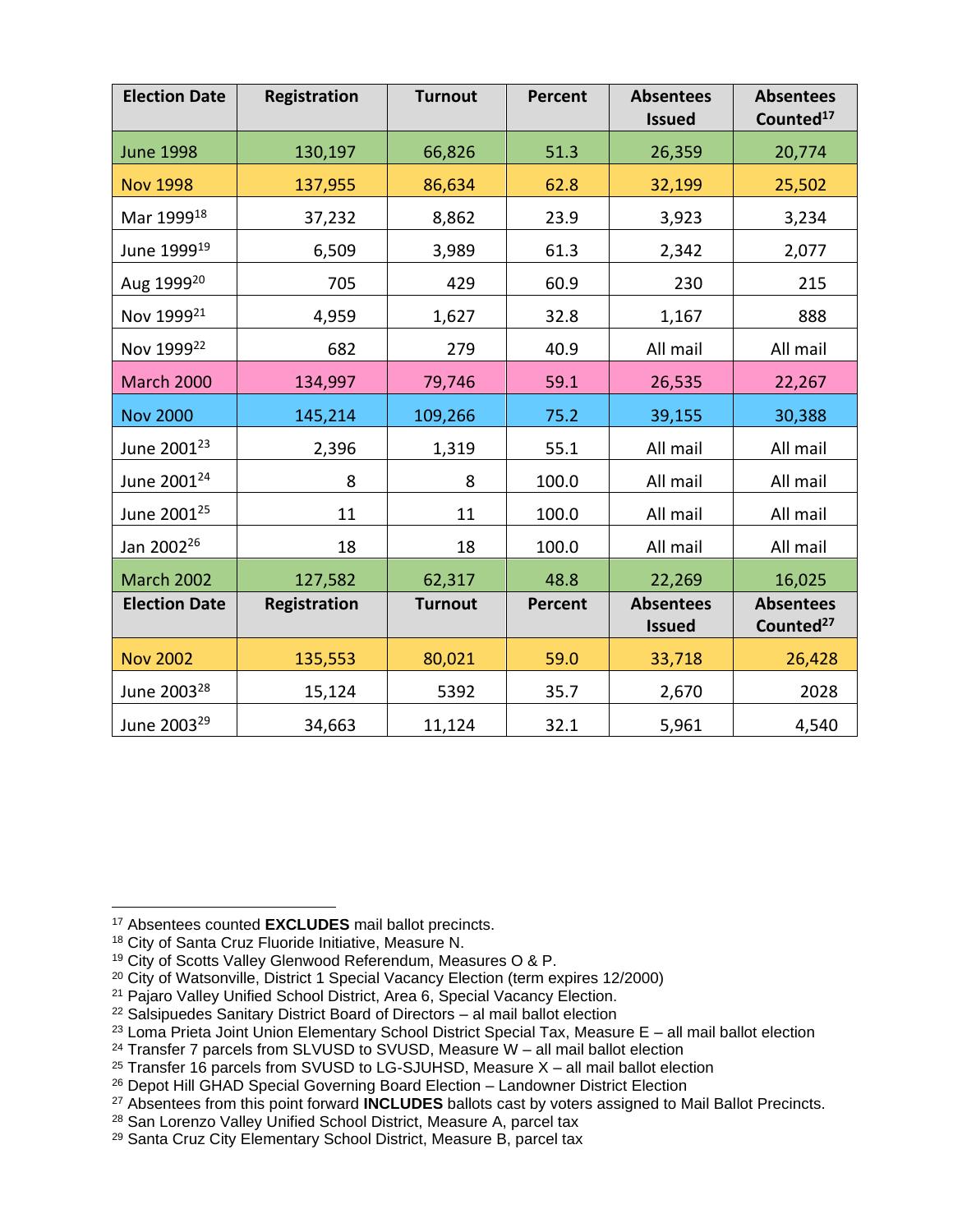| <b>Election Date</b>     | Registration   | <b>Turnout</b> | <b>Percent</b> | <b>Absentees</b><br><b>Issued</b>           | <b>Absentees</b><br><b>Counted</b>    |
|--------------------------|----------------|----------------|----------------|---------------------------------------------|---------------------------------------|
| June 2003 <sup>30</sup>  | 5,775          | 1,150          | 19.9           | 1,559                                       | 776                                   |
| Oct 2003 <sup>31</sup>   | 129,912        | 94,759         | 72.9           | 36,704                                      | 32,310                                |
| <b>Mar 2004</b>          | 132,307        | 74,671         | 56.4           | 33,307                                      | 25,950                                |
| April 2004 <sup>32</sup> | 689            | 327            | 47.5           | All mail                                    | All mail                              |
| May 200433               | $\overline{2}$ | $\overline{2}$ | 100.0          | All mail                                    | All mail                              |
| <b>Nov 2004</b>          | 148,185        | 123,275        | 83.2           | 53,356                                      | 46,993                                |
| May 200534               | 2,098          | 1,130          | 53.9           | All mail                                    | All mail                              |
| July 200535              | 2,526          | 1,621          | 64.2           | All mail                                    | All mail                              |
| Aug 200536               | 34,607         | 12,099         | 35.0           | All mail                                    | All mail                              |
| Nov 200537               | 142,889        | 81,368         | 56.9           | 45,687                                      | 35,486                                |
| Dec 2005 <sup>38</sup>   | 1,402          | 582            | 41.5           | All mail                                    | All mail                              |
| <b>June 2006</b>         | 142,525        | 56,871         | 39.9           | 44,521                                      | 26,422                                |
| <b>Nov 2006</b>          | 142,428        | 92,236         | 64.8           | 56,447                                      | 42,047                                |
| <b>Election Date</b>     | Registration   | <b>Turnout</b> | <b>Percent</b> | Vote-by-Mail <sup>39</sup><br><b>Issued</b> | <b>Vote-by-Mail</b><br><b>Counted</b> |
| <b>Feb 2008</b>          | 136,144        | 91,133         | 66.9           | 52,198                                      | 38,433                                |
| <b>June 2008</b>         | 139,827        | 54,848         | 39.2           | 50,904                                      | 29,519                                |
| Aug. 200840              | 34,322         | 9,713          | 28.3           | All mail                                    | All mail                              |
| Nov. 2008                | 148,361        | 128,555        | 86.7           | 68,763                                      | 60,502                                |
| May 200941               | 147,099        | 49,900         | 33.9           | 56,425                                      | 29,314                                |

<sup>30</sup> Pajaro Valley Fire Protection District, Measure C, bond measure

- <sup>31</sup> Statewide Special Election to Recall Governor Gray Davis, plus Props. 53 and 54
- <sup>32</sup> Special Election for CSA 11L all Mail Ballot Election
- <sup>33</sup> School District Reorganization 1 parcel
- <sup>34</sup> Special Election for CSA 11M (McGregor) all Mail Ballot Election
- <sup>35</sup> Special Election for CFS 1 (Felton) all Mail Ballot Election
- 36 Santa Cruz City Special Election all Mail Ballot Election
- <sup>37</sup> Special Statewide Election

 $39$  A new law that went into affect in January 2008 changes the term "absentee" to "vote-by-mail."

<sup>41</sup> Special Statewide Election – Budget Reform

<sup>38</sup> Special Election for Branciforte Fire Protection District – all Mail Ballot Election

<sup>40</sup> Santa Cruz City Special Election – all Mail Ballot Election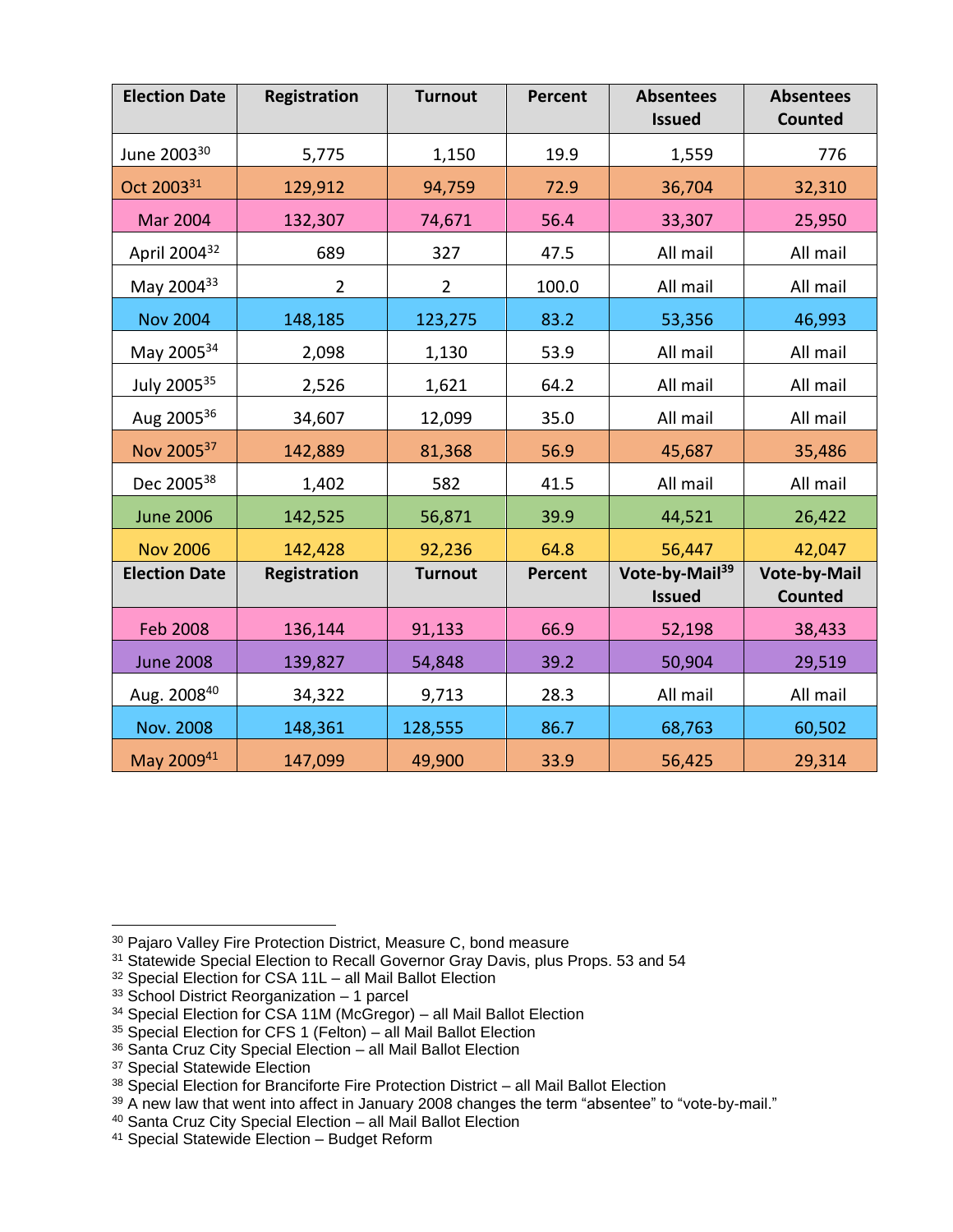| <b>Election Date</b>        | Registration | <b>Turnout</b> | <b>Percent</b> | Vote-by-Mail<br><b>Issued</b> | Vote-by-Mail<br><b>Counted</b> |
|-----------------------------|--------------|----------------|----------------|-------------------------------|--------------------------------|
| May 201042                  | 837          | 540            | 64.52          | All mail                      | All mail                       |
| May 201043                  | 2,559        | 1237           | 48.34          | All mail                      | All mail                       |
| <b>June 8 2010</b>          | 146,821      | 55,085         | 37.52          | 59,778                        | 31,037                         |
| June 22 201044              | 57,675       | 16,062         | 27.85          | 25,106                        | 11,405                         |
| Aug. 17, 2010 <sup>45</sup> | 57,041       | 21,742         | 38.12          | 27,765                        | 15,418                         |
| <b>Nov. 2010</b>            | 148,500      | 98,037         | 66.02          | 69,321                        | 50,401                         |
| <b>June 2012</b>            | 146,936      | 58,526         | 39.83          | 64,360                        | 34,855                         |
| Nov. 2012                   | 158,641      | 121,323        | 76.48          | 79,586                        | 64,372                         |
| May 201346                  | 819          | 462            | 56.41          | All mail                      | All mail                       |
| May 2013 <sup>47</sup>      | 16,195       | 6,746          | 41.77          | All mail                      | All mail                       |
| June 201348                 | 14,198       | 4,419          | 31.12          | 7,570                         | 3,397                          |
| Nov 5, 2013 <sup>49</sup>   | 9,337        | 4,010          | 42.95          | 5,092                         | 2,845                          |
| <b>June 2014</b>            | 141,107      | 49,143         | 34.83          | 71,951                        | 31,153                         |
| <b>Nov. 2014</b>            | 142,405      | 74,040         | 51.99          | 75,417                        | 43,744                         |
| Feb. 2015 <sup>50</sup>     | 738          | 516            | 69.92          | All mail                      | All mail                       |
| June 2015 <sup>51</sup>     | 261          | 161            | 61.69          | All mail                      | All mail                       |
| Nov. 3, 2015 <sup>52</sup>  | 14           | 8              | 57.14          | All mail                      | All mail                       |
| Nov. 17, 2015 <sup>53</sup> | 71,718       | 22,096         | 30.81          | All mail                      | All mail                       |
| May 3, 2016 <sup>54</sup>   | 3,205        | 1,238          | 38.77          | All mail                      | All mail                       |
| <b>June 2016</b>            | 146,193      | 94,928         | 64.93          | 87,794                        | 57,357                         |

<sup>42</sup> Special School District Election – Lakeside School District Parcel Tax

<sup>43</sup> Special School District Election – Loma Prieta School District Parcel Tax

<sup>&</sup>lt;sup>44</sup> Special Primary Election to fill vacancy in the 15<sup>th</sup> State Senate District

<sup>&</sup>lt;sup>45</sup> Special General Election to fill vacancy in the 15<sup>th</sup> State Senate District

<sup>46</sup> Special School District Election – Lakeside School District Parcel Transfer

<sup>&</sup>lt;sup>47</sup> Special School District Election - Soquel Union Elementary School District Parcel Tax

<sup>48</sup> Special City Election – Watsonville Urban Limit Line Amendment. City Initiative.

<sup>49</sup> Special Election – Scotts Valley Sales Tax/Loma Prieta School Parcel Tax (includes Santa Clara County)

<sup>50</sup> Special Election - CFD No. 2 (Lompico Water) Bond, Special Tax, Appropriations Limit

<sup>51</sup> Special Property Owner Election – Pajaro Dunes Geologic Hazard Abatement District Board Vacancy

<sup>52</sup> Reclamation District 2049 (College Lake) landowner election

<sup>53</sup> Santa Cruz City School District High School & Elementary School Parcel Tax Election

<sup>54</sup> Los Gatos-Saratoga Joint Union High School Parcel Tax Election